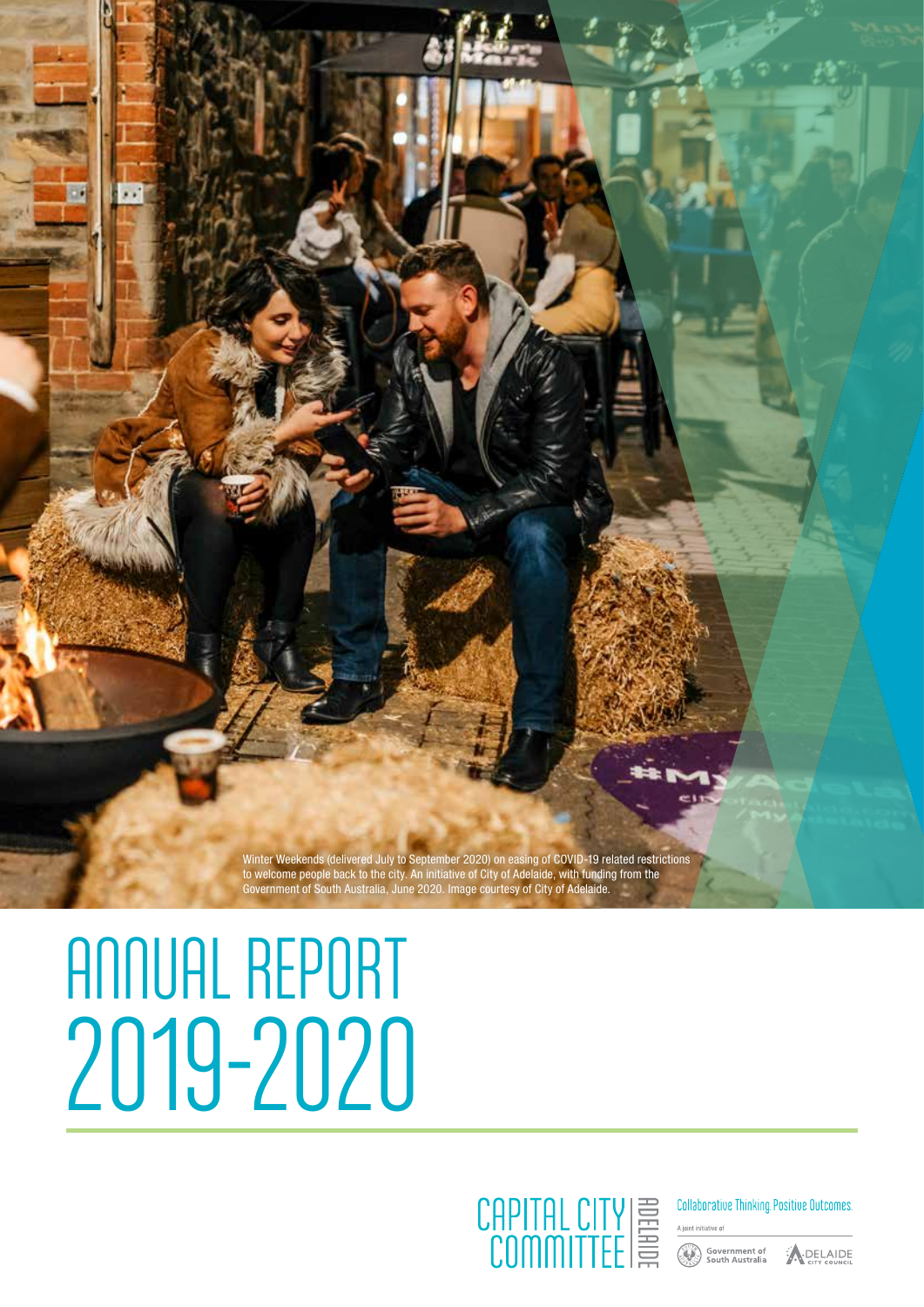This annual report is to be presented to Parliament and the City of Adelaide to meet the statutory reporting requirements of the City of Adelaide Act 1998 (Part 2 – Collaborative arrangements for the strategic development of the City of Adelaide).

While not strictly deemed to be a Government agency or entity, the Capital City Committee is an intergovernmental body established by and reporting to the Parliament of South Australia. As such, the broad requirements of the Premier and Cabinet Circular PC013 Annual Reporting have been adopted in the preparation of this report.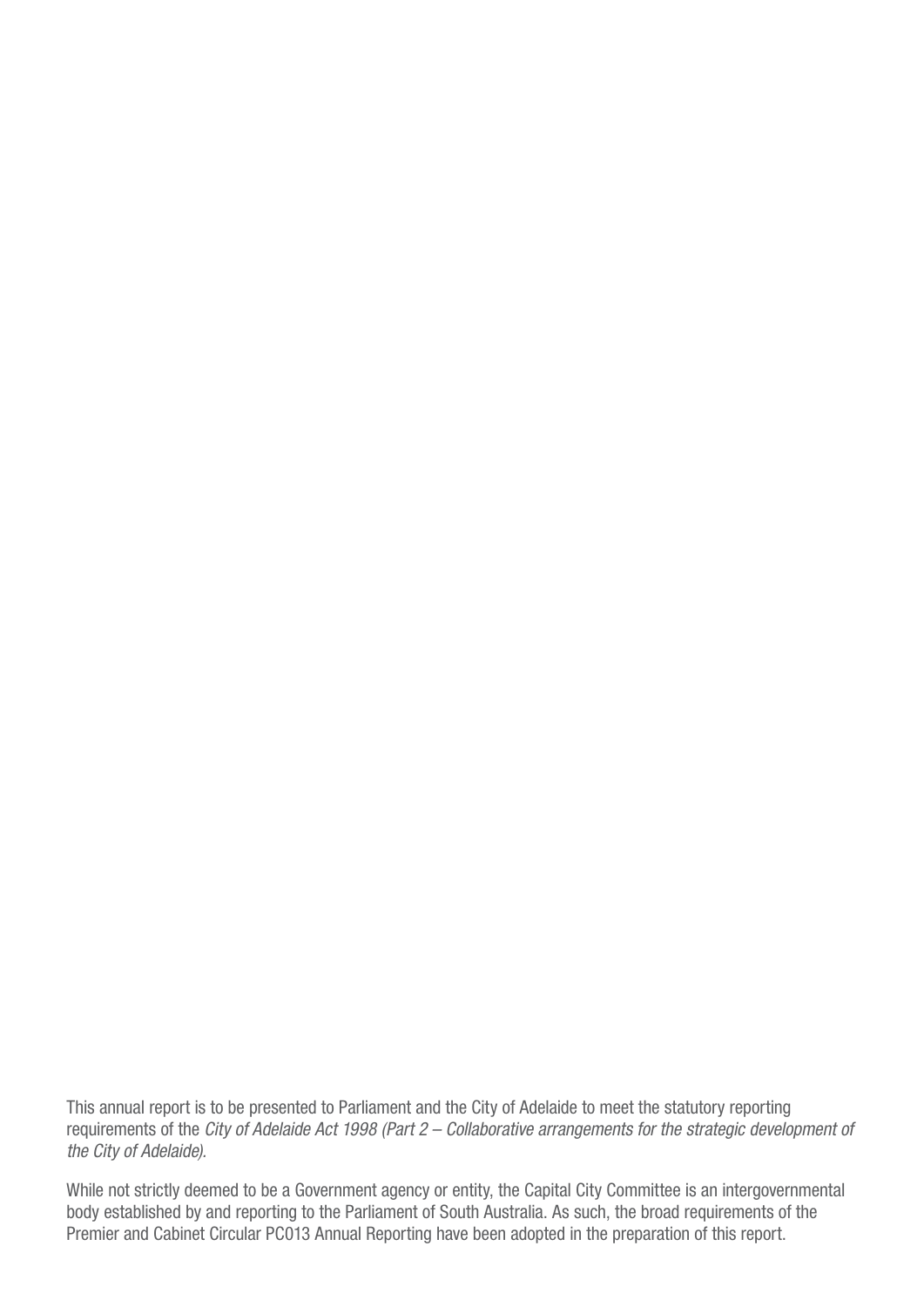## CONTENTS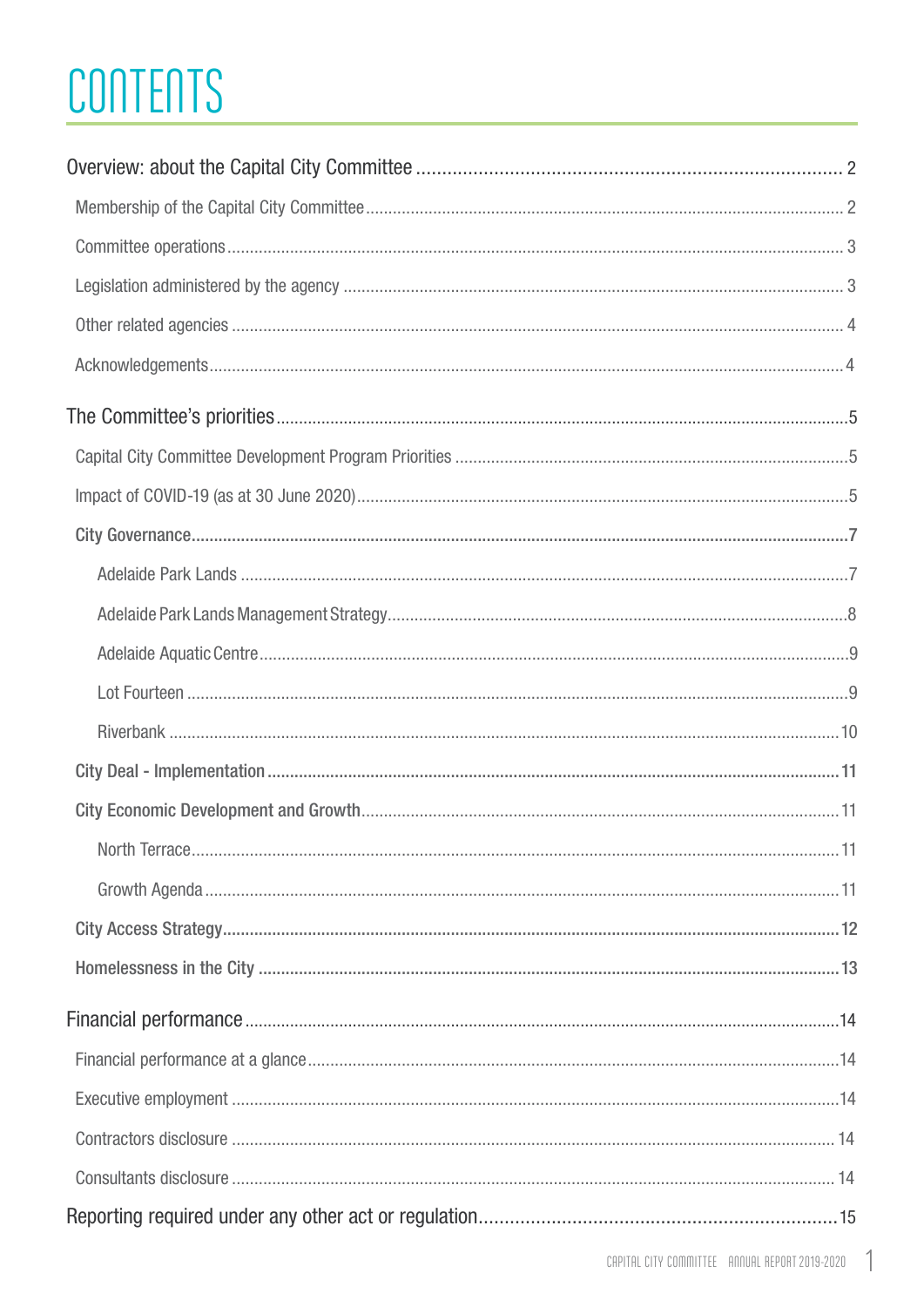## <span id="page-3-0"></span>OVERVIEW: ABOUT THE CAPITAL CITY COMMITTEE

#### Purpose

Established by the Government of South Australia under the City of Adelaide Act, 1998 (City of Adelaide Act), the Capital City Committee is an intergovernmental body of the Government and City of Adelaide with a legislated mandate to enhance and promote the development of the City of Adelaide as the capital city of the State.



#### **Objectives**

- Identify and promote key strategic requirements for the economic, social, physical and environmental development and growth of the City of Adelaide as the primary focus for the cultural, educational, tourism, retail and commercial activities of South Australia.
- Promote and assist in the maximisation of opportunities for the effective coordination of public and private resources to meet the key strategic requirements identified by the Committee, and recommend priorities for joint action by the State Government and the City of Adelaide.
- Monitor the implementation of programs designed to promote the development of the City of Adelaide.
- Make provision for the publication of key strategies, goals and commitments relevant to the development and growth of the City of Adelaide.
- Collect, analyse and disseminate information about the economic, social, physical and environmental development of the City of Adelaide, with particular emphasis on assessing outcomes and identifying factors that will encourage or facilitate future development within the City of Adelaide.

## Membership of the Capital City Committee

The Capital City Committee operates under the City of Adelaide Act. As at 30 June 2020, the Committee had the following membership:

#### State Government Members:

- The Hon Steven Marshall MP, Premier (Chair)
- The Hon Stephan Knoll MP, Minister for Transport, Infrastructure and Local Government; Minister for **Planning**
- The Hon Rachel Sanderson MP, Minister for Child Protection

#### City of Adelaide Members:

- Lord Mayor Sandy Verschoor
- Deputy Lord Mayor Houssam Abiad (1 July 2019 – 30 November 2019)
- Councillor Houssam Abiad (1 December 2019 – 29 January 2020)
- Councillor Alexander Hyde (1 July 2019 – 30 November 2019)
- Deputy Lord Mayor Alexander Hyde (1 December 2019 – 30 June 2020)
- Councillor Simon Hou (10 March 2020 – 30 June 2020)
- Councillor Dr Helen Donovan (Proxy)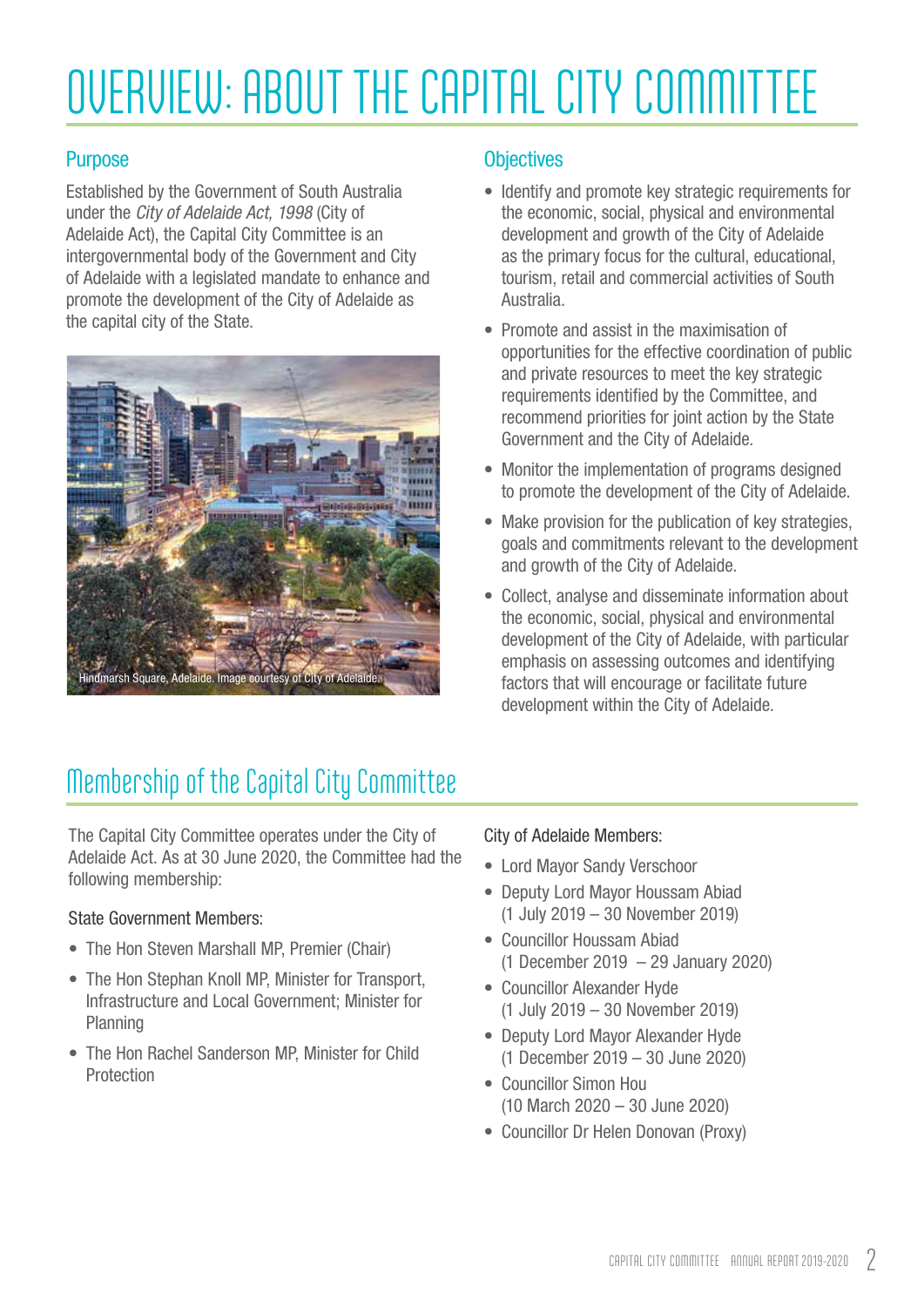## <span id="page-4-0"></span>Committee Operations

The Committee met four times over the reporting year (November, February, May and June), as is legislatively required, and is supported by an Executive Group of senior officials from the Government and the City of Adelaide.

Both the Committee and the Executive Group are supported by staff situated within the Department of the Premier and Cabinet. The Committee's activities and administration are jointly and equally funded by the Government of South Australia and the City of Adelaide.

## Legislation Administered by the Agency

The Capital City Committee administers no legislation.

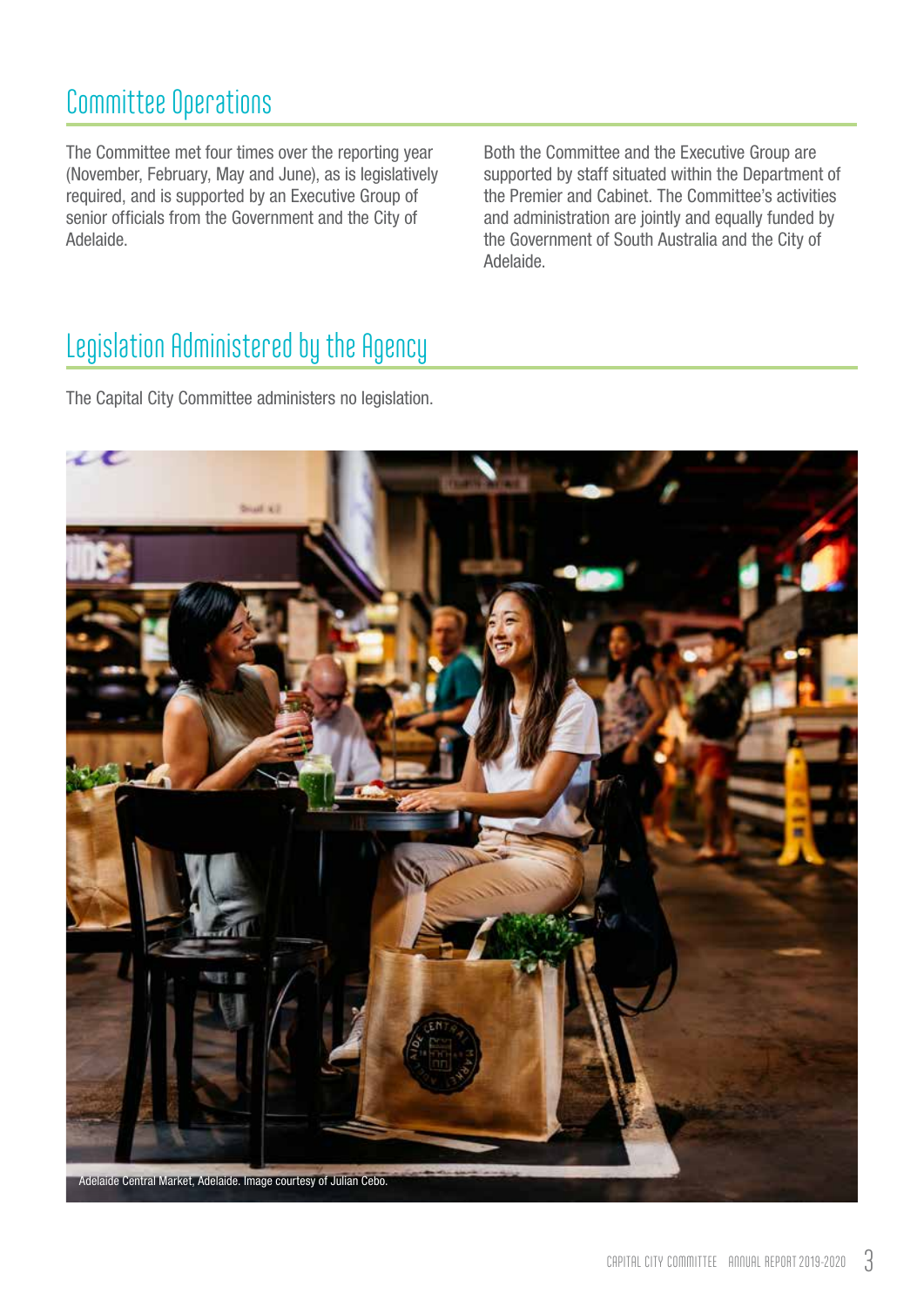## <span id="page-5-0"></span>Other Related Agencies

As a strategic intergovernmental body bringing together the Government of South Australia and the City of Adelaide, key partners and agencies related to the Committee for 2019-2020 include:

- **• Department of the Premier and Cabinet (DPC):** The Premier chairs the Committee and the Chief Executive of DPC is a member of the Committee's Executive Group. The Department also hosts the secretariat and strategic project coordination and support, and contributes half of the funding for the program.
- **• City of Adelaide:** Represented on the Committee by the Lord Mayor and Council Members, and at Executive Group by the Chief Executive Officer. The City of Adelaide provides half of the funding for the program.
- **• Department of Planning, Transport and Infrastructure (DPTI):** Minister and Chief Executive of DPTI represented on the Committee and Executive Group respectively. DPTI is referred to by its current name: Department of Infrastructure and Transport (DIT) throughout the body of this report.
- **• Renewal SA:** Chief Executive represented on the Executive Group.



## Acknowledgements

The Capital City Committee extends its sincere gratitude to all who have contributed towards the implementation of initiatives of the development plan throughout the reporting period. Employees of the State Government and the City of Adelaide have underpinned the work of the Committee.

In addition, staff and volunteers who have contributed to the growth and development of Adelaide's diverse strengths are also acknowledged and appreciated.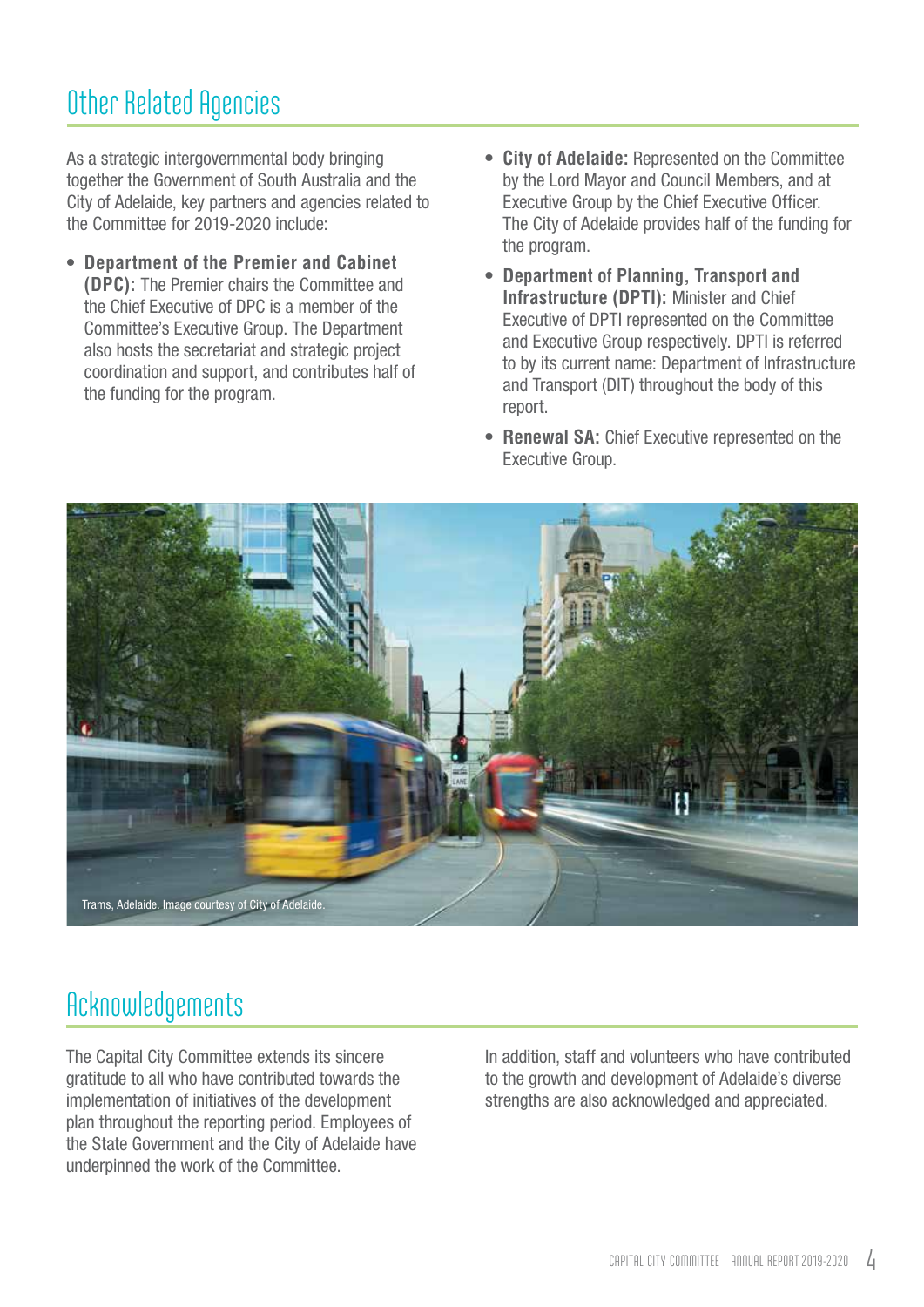## <span id="page-6-0"></span>THE COMMITTEE'S PRIORITIES

## Capital City Committee Development Program Priorities

The Capital City Committee is required by legislation to develop, endorse and review an annual Capital City Development Program.

In 2019-20, the Committee endorsed five key strategic themes under the Development Program – City Governance; City Deal Implementation; City Economic Development and Growth; City Access Strategy, and Homelessness in the City.

#### Impact of COVID-19 (as at 30 June 2020)

As at 30 June, 2020, the impact of COVID-19 on the city economy and population is estimated to have been significant. Businesses, hotels, cafes and restaurants have experienced significant declines in trade as the

number of workers in the city reduced. The visitor economy and numbers of international students living and studying in the city has also declined, with aviation ceased and major events cancelled.

As at 30 June, 2020, the forecast for City of Adelaide's Gross Regional Product (GRP) for the June 2019-20 quarter compared to the 2018-19 4-quarter average is that it is down by 10.2% (National Institute of Economic and Industry Research, Version 1.1, May 2020, presented in economy.id).

The following indicators together provide a snapshot of the impact of COVID-19 on the City of Adelaide as at 30 June, 2020.

#### Employment



The number of jobs available in the City of Adelaide was forecast to fall by 7.6% in June 2020, with an even greater impact (9.5% fall in jobs) anticipated for residents of the City of Adelaide, compared to the 2018-19 4-quarter average.

Source: National Institute of Economic and Industry Research , Version 1.1, May 2020, presented in economy.id.

#### Office Vacancy Rates



The vacancy rate for office accommodation in the Adelaide CBD in June 2020 was 14.2%, up from 12.8% in June 2019 but under the six year average of 14.5%. Source: Property Council, M3 Property

#### Residential Vacancy Rates



The vacancy rate for residential properties in the Adelaide CBD in June 2020 was 7.15%, up from 2.6% in June 2019 and at a 15-year high. Source: SQM Research, July 2020

#### Visitor Economy



The accommodation and food services sector was forecast to experience a 67.2% reduction in turnover for the June 2020 quarter.

Source: National Institute of Economic and Industry Research , Version 1.1, May 2020, presented in economy.id.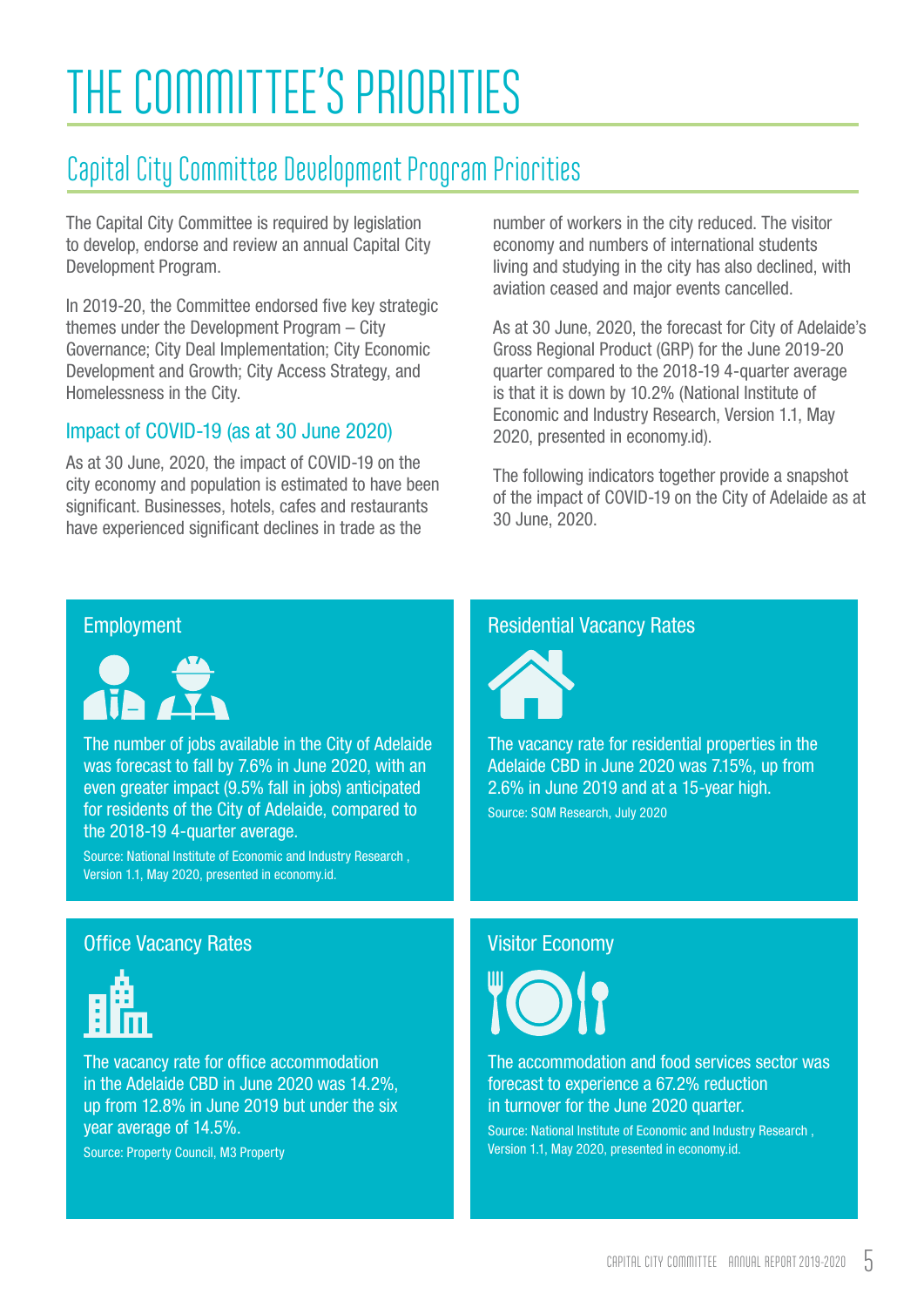

The City of Adelaide Led the local government pandemic response, committing in the first week of the pandemic to a \$4m City Support Package that included rent holidays/deferrals for tenants, rates hardship relief options, and waiving of Park Lands leases/licence fees. Other Council support included price-leading UPark Plus touchless parking services, new and expanded grants, rebates and incentives. Council's Small Business Task Force also provided advice to city businesses, and in June 2020, City of Adelaide partnered with Business SA to launch the City Business Support Package to provide city business with access to specialised Business SA advice and support services.

The City of Adelaide also launched a Recover  $+$ Reimagine project to support the city's recovery from the effects of COVID-19. The project crowdsourced ideas from the community, Council members and staff. With support of a \$24,000 grant from the South Australia Tourism Commission, 140 outdoor heaters were distributed to city hospitality businesses to improve the outdoor dining experience for customers.

Council ceased discretionary expenditure, retimed capital works, reduced casual staff and contracting in order to reduce operating expenditure, due to significant impacts on revenue in 2019-20 as a result of COVID-19. It remains committed to major projects including 88 O'Connell Street, Central Market Arcade Redevelopment and Ten Gigabit Adelaide.

The State's emergency response across South Australia saw a package of social, health and economic initiatives implemented that were ultimately successful in reducing the spread of COVID-19 and ameliorating its impacts. Initiatives included a \$650m Jobs Rescue Package and a \$13.8m package to ensure that South Australia remains a destination of choice for overseas students.

In the City of Adelaide specifically, the State response has included short and longer term rehousing of almost 500 people sleeping rough and funding to City of Adelaide for reactivation of the city's streets and city business support. This included funding to support Council's Music in the Streets program as well as the City of Adelaide Outdoor Activation Grants to assist and encourage investment by small businesses in infrastructure including outdoor furniture, heating, lighting and the like.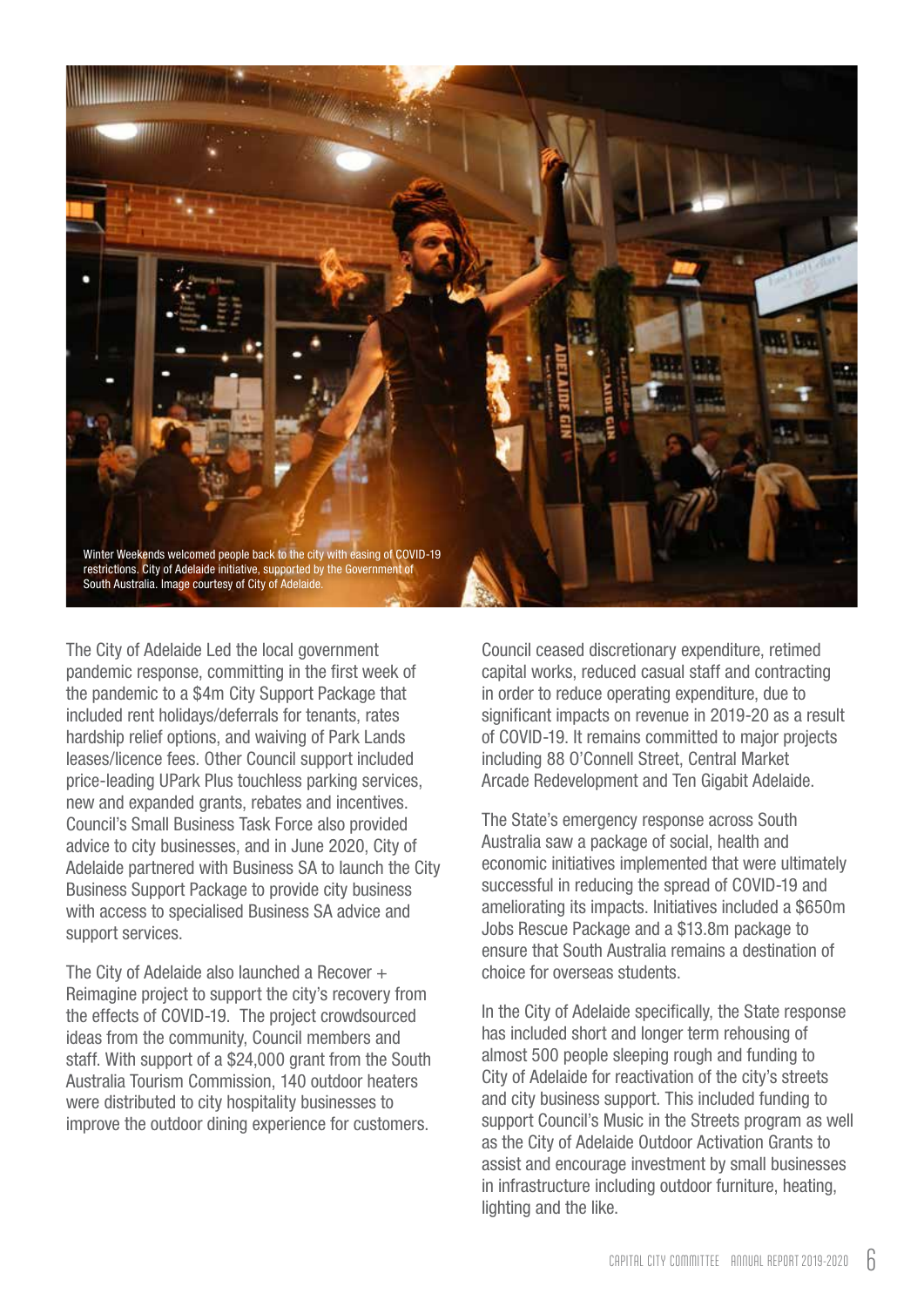<span id="page-8-0"></span>There are strong signs of recovery across the city with the daytime workforce beginning to return, and visitation to shopping, commercial and entertainment precincts on the increase. The focus now for City of Adelaide and the Government of South Australia, including via the Capital City Committee, is coordinated, integrated efforts that continue to reactivate city streets safely, support residents and business, and build the city's residential population.

### City Governance

#### Adelaide Park Lands

The City of Adelaide is custodian of approximately 74% of the Adelaide Park Lands, excluding the Botanic Gardens and Park, and institutional areas along North Terrace which are managed by the State Government.

During 2019-20 the State Government and City of Adelaide partnered to commence creation in the Park Lands of:

- **• Quentin Kenihan Inclusive Playspace in Rymill Park / Murlawirrapurka (Park 14) –** an inclusive playspace for people of all ages and abilities integrated with an existing playspace in the same location. The playspace is anticipated to be completed in December 2020.
- **• City Skate Park** a new city skate park on West Terrace developed in consultation with a range of stakeholders including residents and local skate and BMX communities. The new skate park is anticipated to commence development in 2020 for completion by mid-2021.
- **• Denise Norton Prk/Pardipardinyilla (Park 2) East Enhancement and Prospect Road Boulevard –** upgrade of the formal 'gateway' to the city with a focus on Prospect Road as the connection between the North of Adelaide and the city, in light of anticipated high density community growth. The upgrade includes pathways, new path lighting and an upgrade to the tennis courts.
- **• Park Lands Trail** City of Adelaide proposed, and the State Planning Commission has recommended as part of the Development Plan Amendment process for the site, inclusion of a section of the Park Lands Trail along the eastern boundary of Lot Fourteen as part of its redevelopment. The aim of this is to achieve greater connectivity through the site for Park Lands users.

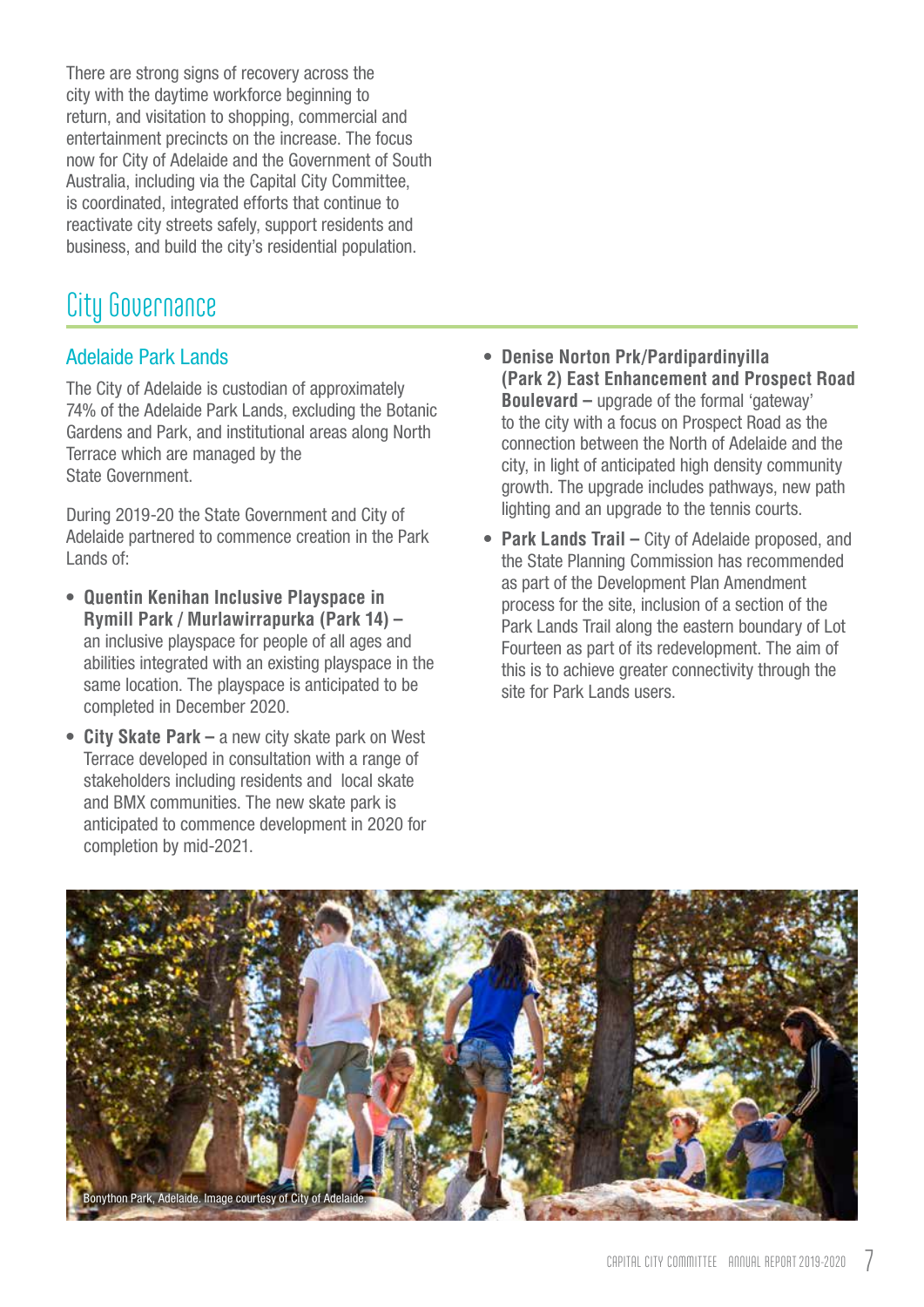#### <span id="page-9-0"></span>Adelaide Park Lands Management Strategy

The Adelaide Park Lands Authority has initiated a statutory review of the Adelaide Park Lands Management Strategy this financial year with a view to the development of a revised Strategy for consideration and adoption by Council and State Government during 2020-21. The Strategy is an aspirational document which sets out the shared ambitions for the Park Lands for recreational and community purposes.

#### Adelaide Aquatic Centre

The Adelaide Aquatic Centre (AAC) is a regional provider of aquatic, leisure and recreation services to the South Australian community.

Research undertaken as part of an independent 'Needs Analysis' commissioned by the City of Adelaide to better understand the community's current and future demand for such services found that upgrading or replacing the existing 50-year old facility would:

- increase health and wellness participation
- accommodate future population demands

The Needs Analysis also noted that more than 92% of visitations to the AAC come from local government areas other than the City of Adelaide. Accordingly, the City of Adelaide raised this matter for consideration by a joint strategic partnership.

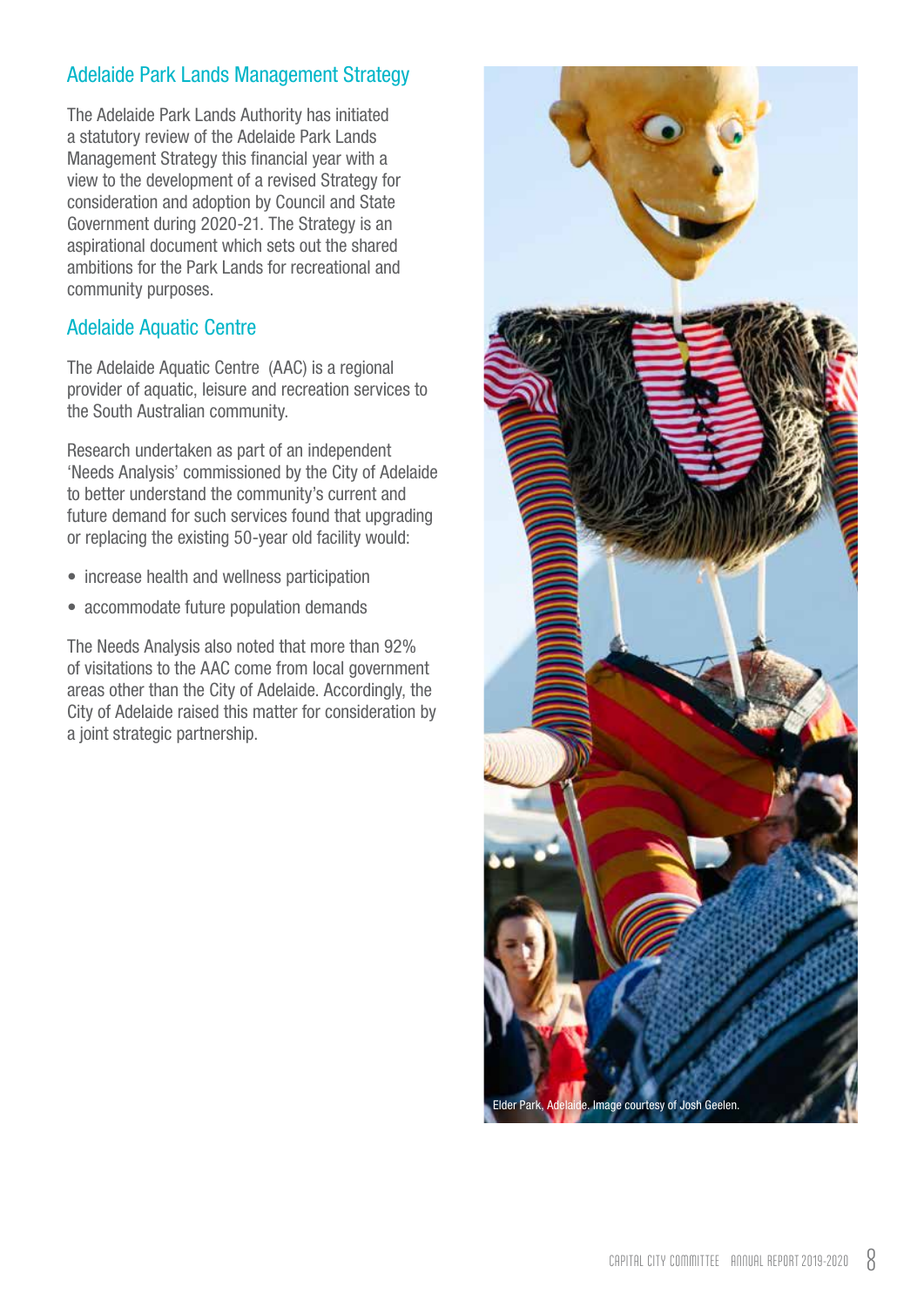#### <span id="page-10-0"></span>Lot Fourteen

Lot Fourteen is bringing the jobs of the future to Adelaide by creating an innovation precinct to drive investment, research and training in established and emerging industries. It is integral to creating the next generation of businesses and jobs for South Australia.

Already operating on site are some of the world's leading names in emerging technology including the Australian Space Agency, Australian SmartSat CRC, Australian Cyber Collaboration Centre ('A3C'), Myriota, Sitael, Inovor Technologies and Neumann Space. Also, the Australian Institute for Machine Learning through the University of Adelaide with partners including Lockheed Martin, Defence and Space Landing Pad, Stone & Chalk Start Up Hub, MIT bigdata Living Lab in partnership with Bank SA, Optus and DSpark.

In 2019-20 there were a range of achievements including launch of the Stone & Chalk Startup Hub in October 2019 and establishment of the Australian Space Agency headquarters at the precinct in December 2019 followed by its official opening in February 2020. The headquarters supports 20 employees to oversee operations of the Agency, working to transform and grow a globally-recognised space sector in Australia. By June 2020 Stone & Chalk had 43 start-up companies, 78 businesses and a total of 151 residents on site.

Late in the financial year, stage 1 of the North Terrace public realm was completed and open to the public with six of the precinct's heritage buildings refurbished and open for occupation. During this time local Adelaide company Saber Astronautics was awarded a grant of \$8.5 million for the development of the Mission Control Centre associated with the Australian Space Agency. The Mission Control Centre is scheduled to open by quarter four 2021.

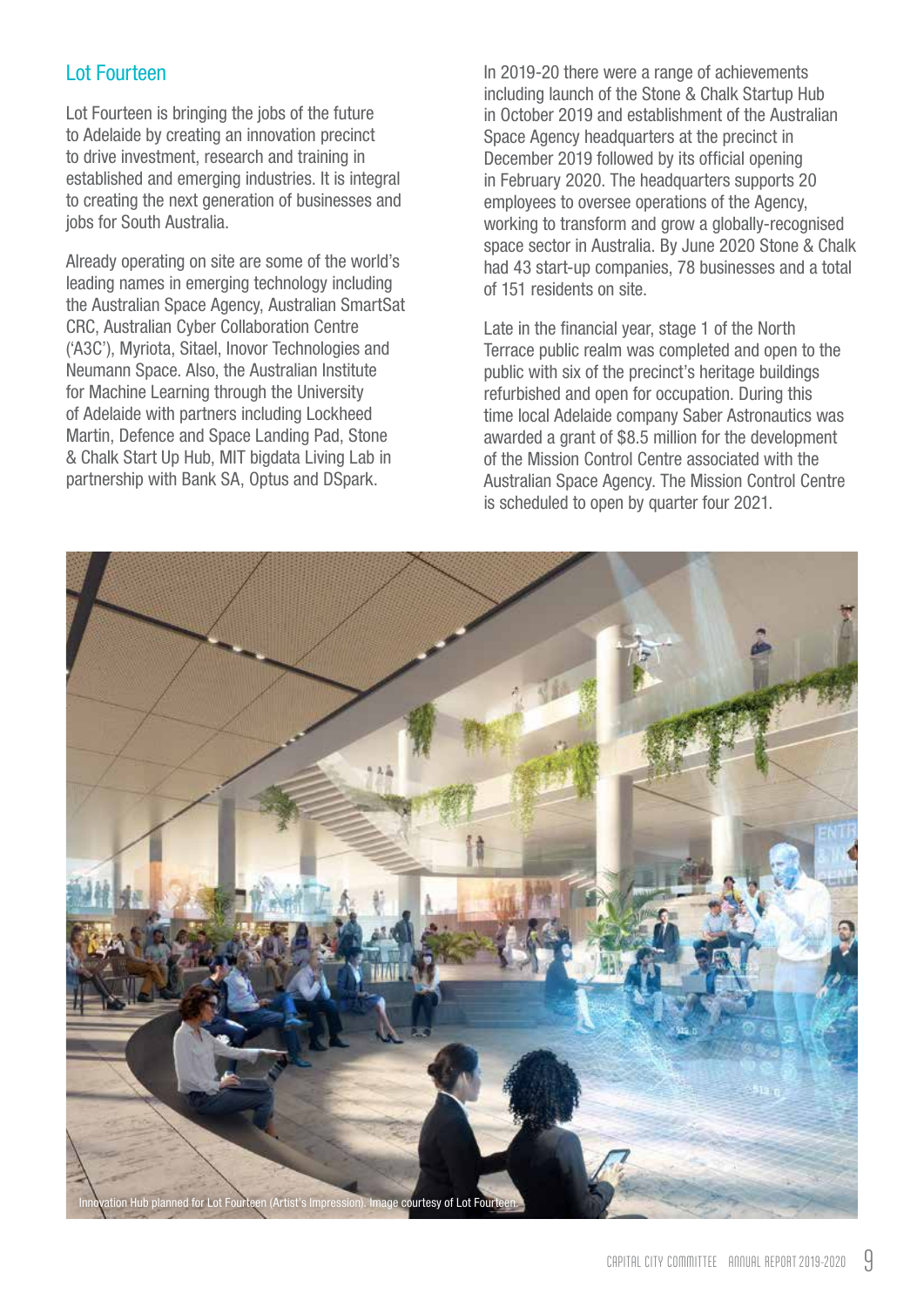<span id="page-11-0"></span>

#### **Riverbank**

The Riverbank Entertainment Precinct Advisory Committee (REPAC) met several times during 2019-20.

Since the Greater Riverbank Precinct Implementation Plan (GRPIP) was developed in 2013 there have been many changes to the Riverbank (including redevelopment of Adelaide Oval, the tram extension, establishment of Botanic High School and the new Royal Adelaide Hospital).

Development of the Adelaide Riverbank continues today with several major projects underway (Lot Fourteen, Festival Plaza, SAHMRI2, Adelaide Railway Station, SkyCity Casino expansion and relocation of Women's and Children's Hospital). Further opportunities for development continue to arise as the precinct increasingly becomes the cultural heart of South Australia.

Concepts and proposals for new cultural, entertainment, tourism and commercial developments in the precinct are regularly put forward for consideration by State and Local Government.

It is timely to develop an updated plan for the Adelaide Riverbank that:

- better defines the identity, purpose and shared vision for the precinct
- provides a framework to guide further development, activation and capital investment
- identifies and prioritises development and investment opportunities
- identifies a coordination and decision-making framework to enable the delivery of the precinct plan

On this basis the Capital City Committee supported development of a renewed Adelaide Riverbank Precinct Plan to reflect an overall vision for the precinct, and alignment with the key strategic objectives of the State and the City of Adelaide. Funding totalling \$100,000 was invested in the project in 2019-20 for this purpose.

A steering committee comprising representatives from Renewal SA, the State Planning Commission and the City of Adelaide has been established to guide delivery of the project. Architectural firm Baukultur has been engaged by Renewal SA to deliver the Precinct Plan on behalf of the Capital City Committee, with a final draft to be completed by the end of 2020.

This work may provide a model framework for a collaborative approach to development by City of Adelaide of a dedicated 'City Plan' that optimises the future growth of the City of Adelaide.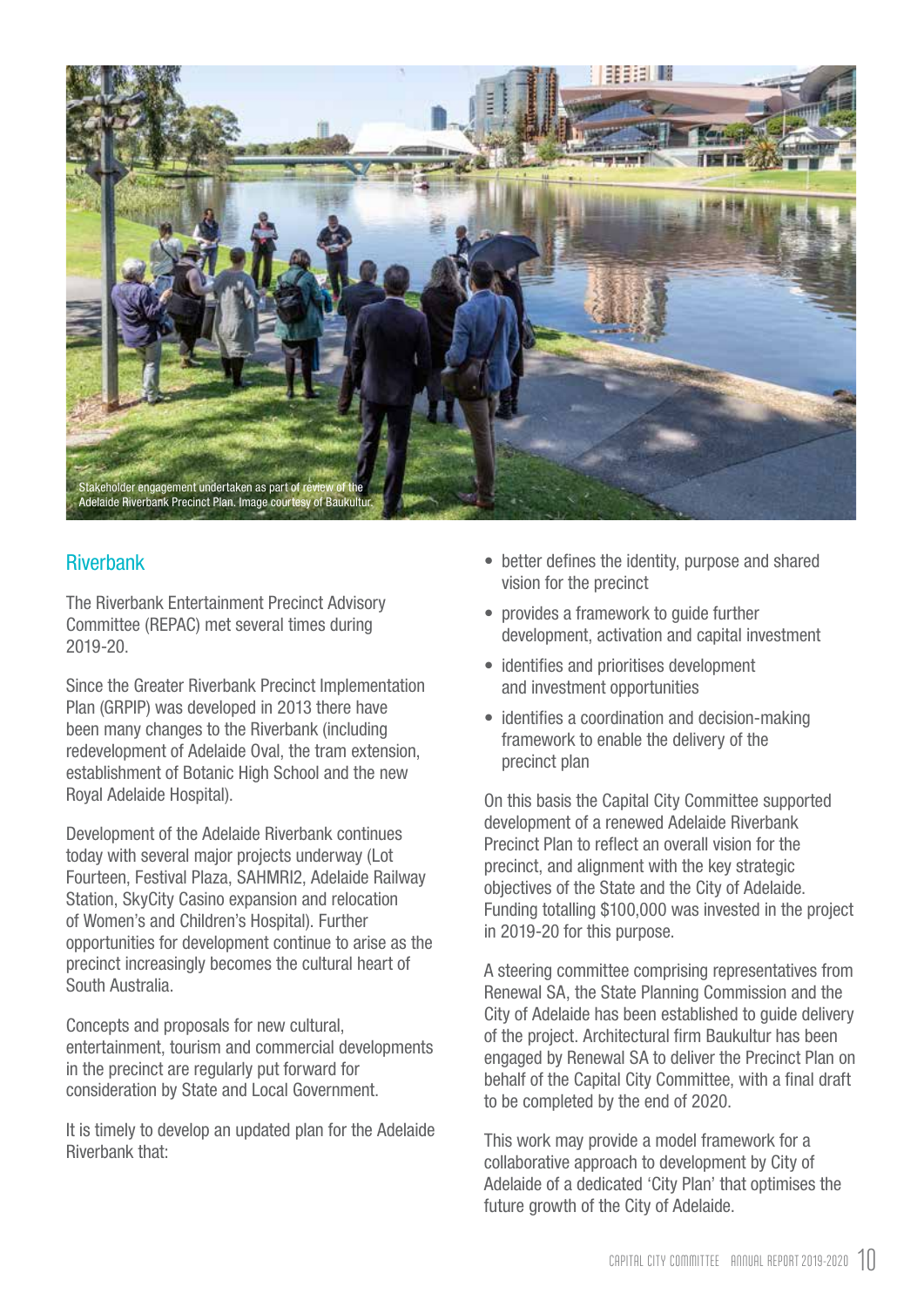## <span id="page-12-0"></span>City Deal Implementation

The Implementation Plan for the Adelaide City Deal was signed on 14 November 2019.

All three levels of government are committed to working together to deliver the 23 commitments under the City Deal, with Lot Fourteen as the centrepiece, including the City of Adelaide's commitment to smart technology and infrastructure to improve connectivity and safety in the Adelaide city centre.

The Australian Government and the South Australian Government are investing a total of \$612m into precinct development and key projects at Lot Fourteen under the Adelaide City Deal.

This investment will leverage future collaboration and private investment, and deliver a world class and globally recognised innovation precinct of entrepreneurship, research collaboration, education and cultural activity.

In the first year of the Adelaide City Deal, the South Australian Government has delivered on: the site masterplan; establishment of the public realm; refurbishment of seven buildings to provide dynamic collaboration, office and activation spaces; establishment of the Startup Hub; and rapid progress in the demolition of former hospital buildings in preparation for construction of new facilities.

The seven hectare precinct is now home to over 800 business leaders and employees and has provided employment throughout the building sector during the demolition and development phase. It is estimated that on completion, 6,000 people will be conducting business, research and study at Lot Fourteen.

## City Economic Development and Growth

#### North Terrace

In 2019 the Capital City Committee considered means and barriers to activation of North Terrace between King William Street and Lot Fourteen. Members considered current planned development including Lot Fourteen, as well as City of Adelaide upgrades to Gawler Place. It was agreed that a prospectus would be developed by the Department for Trade and Investment and Renewal SA in conjunction with the City of Adelaide, to provide to potential investors. Plans were postponed however, with onset of the COVID-19 pandemic.

#### Growth Agenda

Growth State: Our Plan for Prosperity was launched in late 2019 by the South Australian Government, to provide a blueprint for doubling the current rate of economic growth within the State to 3%. Since its launch, the economic environment has changed dramatically as a result of the COVID-19 pandemic. Two growth sectors (Tourism and International Education) have been particularly impacted.

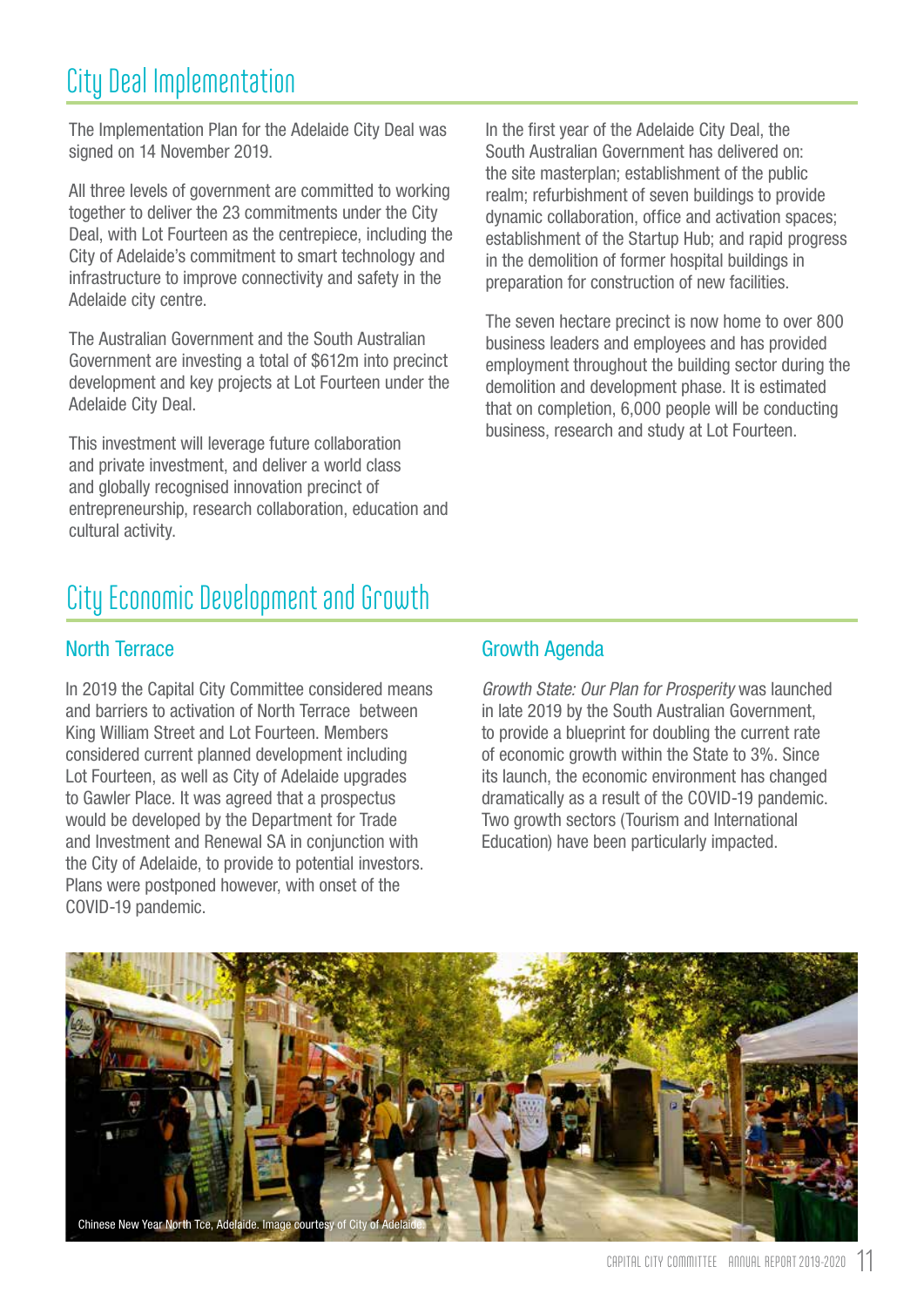## <span id="page-13-0"></span>City Access Strategy

In 2019-20 the Capital City Committee funded the development of a City Access Strategy: a public-facing 20-year movement strategy that articulates the future development, operations and governance of the multimodal transport networks within and immediately surrounding the City of Adelaide. A total of \$600,000 has been allocated by the Committee to development of the Strategy and four priority project studies (detailed below).

On approval of funding by the Capital City Committee, the Department for Infrastructure and Transport (DIT) appointed Aurecon, with support from Infraplan, to deliver the City Access Strategy.

Work on the Strategy is overseen by a steering committee of executive staff from DIT and City of Adelaide, with a cross organisation working group ensuring progression of the work. Consultation to date has included stakeholder fora and public engagement with local councils, the Royal Automobile Association, Planning Institute of Australia, city residents associations, the Taxi Council, The Heart Foundation, Bicycle Institute, Walking SA, Association of Independent Schools and others.

An opportunity was identified to utilise mobile phone based mobility data to better understand movement patterns in and around the city. As a result a mobility data package from DSpark Australia was procured. This provides de-identified details of



people movement in the study area which builds on vehicle movement information provided by DIT's AddInsight app.

Following identification of challenges and development of a draft vision and guiding values, stakeholder engagement was undertaken whereby the identified challenges were presented with supporting data. Local and international exemplar case studies were then profiled to stimulate thinking and demonstrate achievable outcomes. Identification of the key function and needs of precincts informed development of an integrated movement network which considers all modes including pedestrian movement.

Taking into account feedback received, and the work prepared by Aurecon, DIT and City of Adelaide are considering the most appropriate pathway and timing to progress this work.

City of Adelaide and DIT (CEOs) have also identified four priority initiatives under the Strategy to deliver elements of the transport network and streetscape for which there is already in-principle agreement and broadbased community support.

The Capital City Committee agreed to fund planning and studies on the priority initiatives as follows:

- **• North Adelaide Tram Extension including Adelaide Bridge:** Strategic Business Case
- **• Hindley Street Pedestrianisation:** Concept Plan and Strategic Business Case
- **• Currie and Grenfell Streets:** (Public Transport Boulevard) Master Plan
- **• CBD Cycling Network:** City North East-West Links and North-South Completion

A detailed scope for each will be jointly developed and oversight provided through existing cooperative working and governance arrangements.

This work will define the blueprint for evolution of the CBD in the coming two decades. This articulation of a clear, long-term shared vision and strategy, with specific high-value projects, demonstrates the strong partnership approach between City of Adelaide and the State Government which will further underpin future city planning.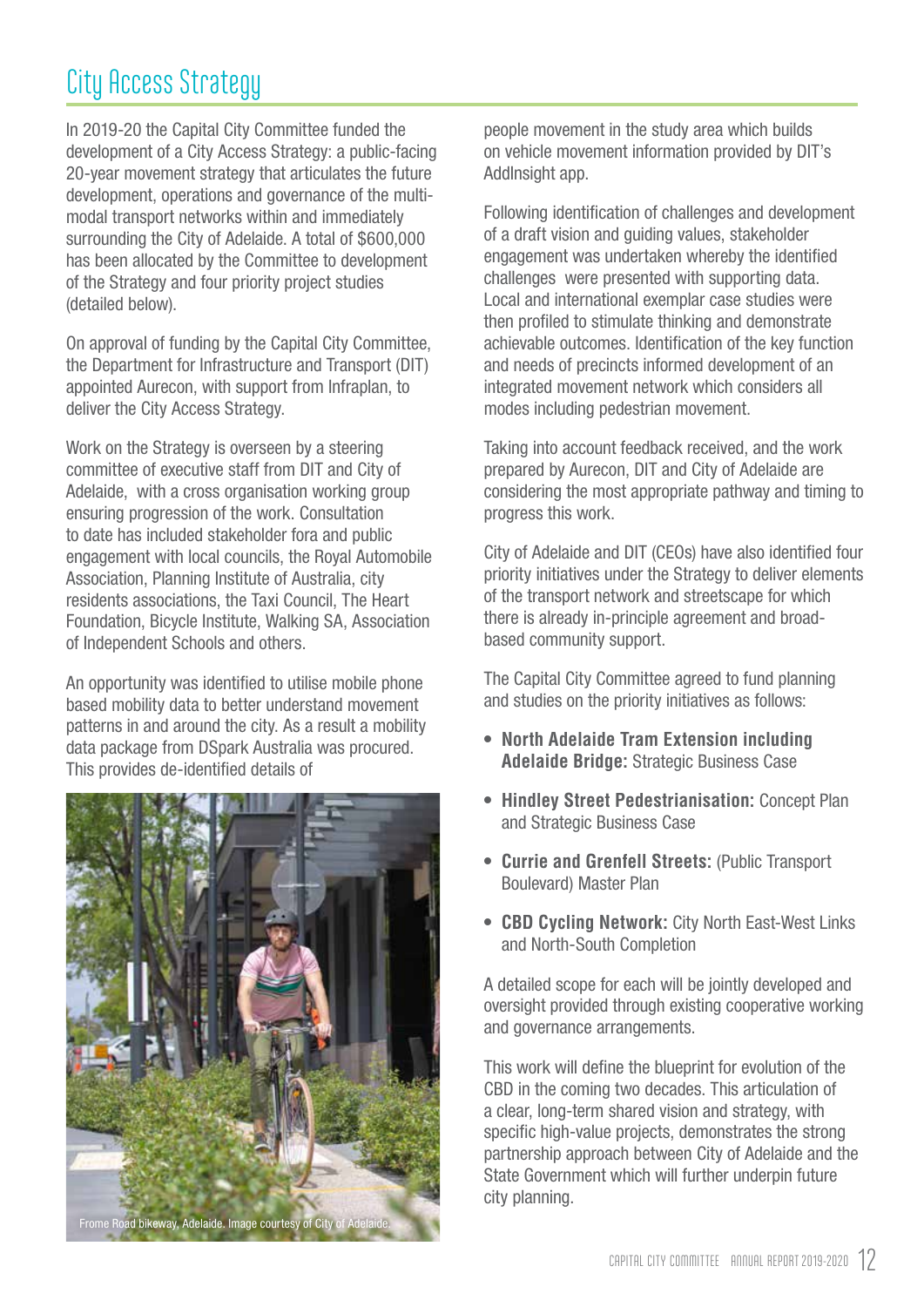## <span id="page-14-0"></span>Homelessness in the City

The City of Adelaide and State Government continued to partner during 2019-20 to support the Adelaide Zero Project (AZP), working towards the goal of Functional Zero Homelessness in the city by the end of 2020.

Issues discussed during 2019-20 included:

- implementation options for the recommendations of the Institute of Global Homelessness report by Dame Louise Casey in 2018, built upon by Dr Nonie Brennan during her visit to Adelaide in November 2019
- responding to the inter and intrastate mobility of Aboriginal people including support for people who come to the City of Adelaide for various reasons
- potential partnerships to identify opportunities for social and affordable housing as outlined in the South Australian Housing and Homelessness Strategy, and development of a localised social and affordable housing policy for the City of Adelaide

Council committed investment in the AZP strategic partnership until 31 December 2020, and additional funding for a feasibility study of an Inner-City Services Network and responses to Aboriginal mobility. The Capital City Committee supported the Don Dunstan Foundation's Homelessness Conference in 2019-20 with a \$12,000 grant contribution.

Council determined that it would continue to support an end to rough sleeping in the city and increasing housing options for people on low-tomoderate incomes.

In addition to discussion with State Government of opportunities for investment to increase the volume and diversity of social housing stock in the Adelaide CBD and metropolitan areas, the Lord Mayor as Chair of the Capital City Committee of Lord Mayors (CCCLM) has also led a proposal for increased Federal Government investment in social housing.

State Government worked to temporarily house nearly 500 people in hotels during COVID-19 restrictions, almost half of whom were later transitioned into longer term housing with support. The Committee recognised that during and following the pandemic, people at risk of homelessness will need ongoing support and more people may be at risk of homelessness due to potential increases in hardship including financial stress and domestic violence.

Renewal SA agreed to consult with City of Adelaide on State Government options being explored to deliver short and medium term opportunities for affordable housing across the Adelaide metropolitan area.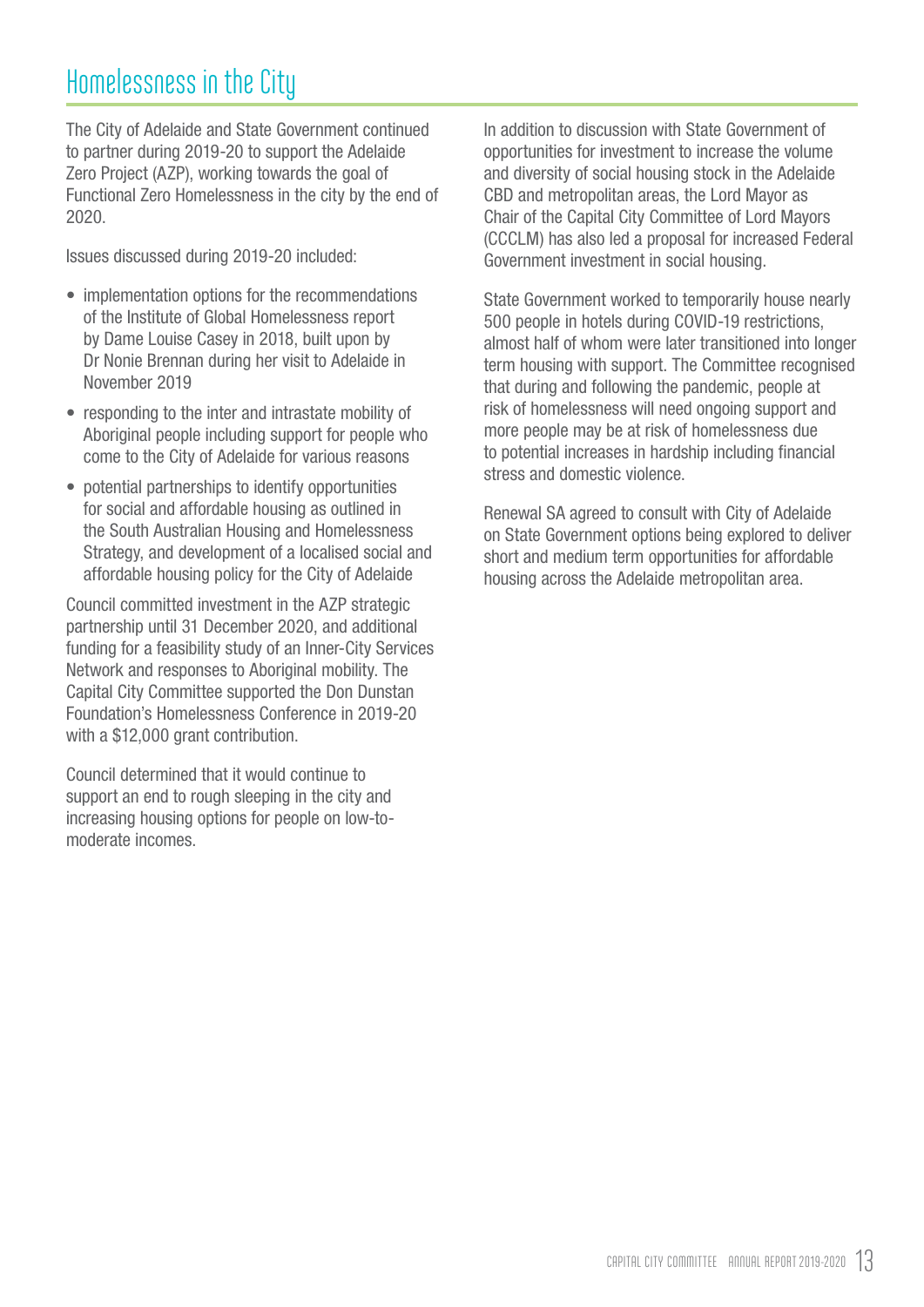## <span id="page-15-0"></span>FINANCIAL PERFORMANCE

## Financial Peformance at a Glance

Under the City of Adelaide Act administrative and staffing costs of the Capital City Committee must be shared equally between the State and the City of Adelaide.

In 2019-20 contributions from both parties to the Committee totalled \$648,000. As at 30 June 2020, unspent funds of \$736,000 have been carried over for use in 2020-21.

| <b>Total Expenditure for 2019-20</b>                  |                   |
|-------------------------------------------------------|-------------------|
| <b>Activity</b>                                       | <b>Allocation</b> |
| <b>Salaries</b>                                       | 219,000           |
| <b>Don Dunstan Foundation Homelessness Conference</b> | 12,000            |
| <b>Adelaide Riverbank Masterplan</b>                  | 100,000           |
| <b>City Access Strategy</b>                           | 600,000           |
| <b>Total</b>                                          | \$931,000         |

## Executive Employment

No executives were directly employed in the administration of the Capital City Committee. Secretariat and executive support services were provided by resources employed by the Department of the Premier and Cabinet.

## Consultants Disclosure

No consultants were employed directly by the Capital City Committee (or DPC on the Committee's behalf) in 2019-20. The Committee did provide \$100,000 to Renewal SA to develop a revised Adelaide Riverbank Masterplan and \$600,000 to the Department of

Infrastructure and Transport (DIT) for the City Access Strategy. Each of these agencies utilised consultancies as part of delivery on the respective projects.

## Contractors Disclosure

No contractors were employed directly by the Capital City Committee (or DPC on the Committee's behalf) in 2019-20. Contractors were employed by DIT on the City Access Strategy project.